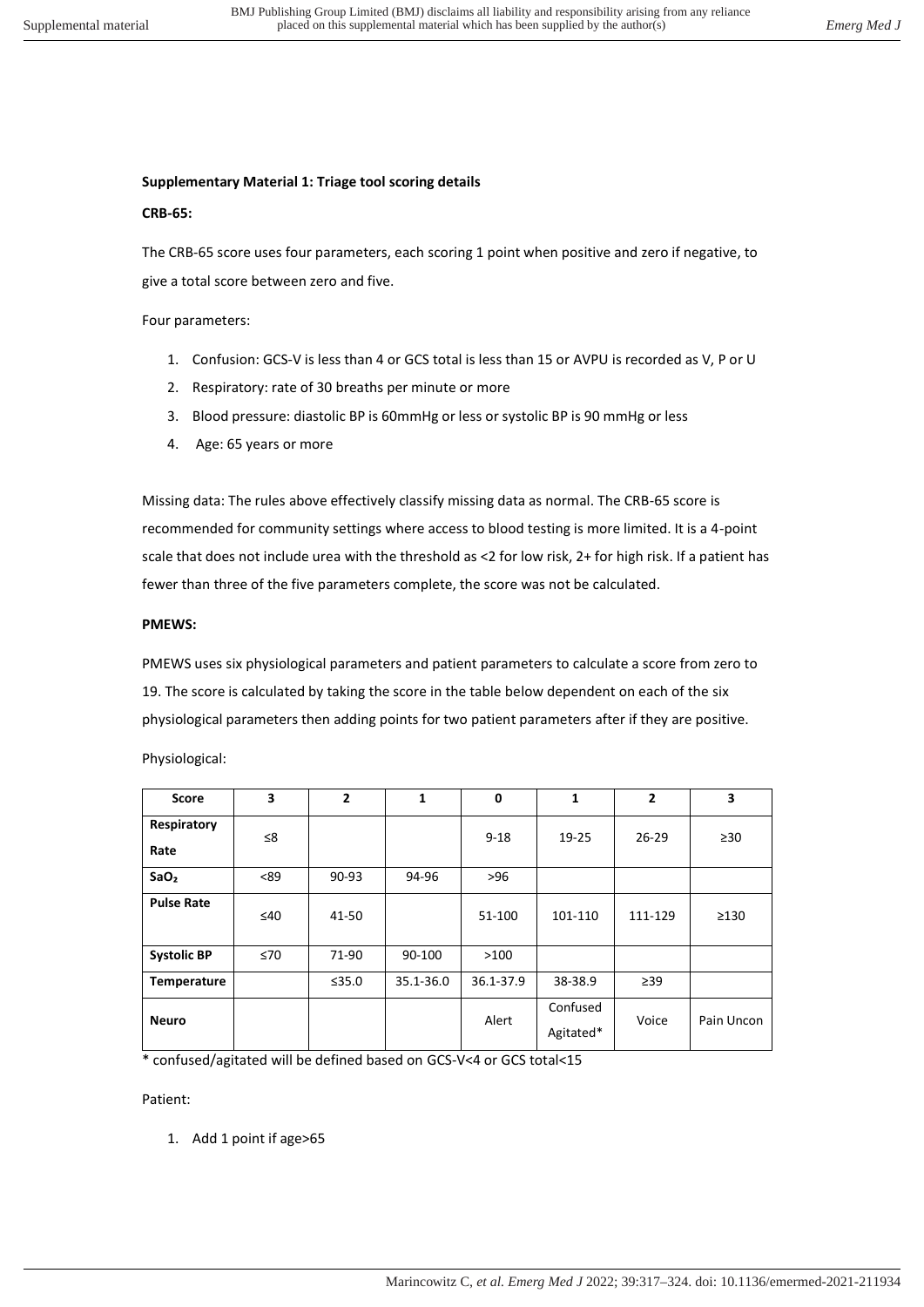- 2. Add 1 point if either:
	- a. Patient lives alone / no fixed abode or
	- b. has a co-morbidity (respiratory, cardiac, renal, immunosuppressed, diabetes)
	- c. performance status is more than two suggesting limited activity can self-care, limited activity limited self-care, or bed/chair bound no self-care.

Missing data: If data is missing one or two variables then the normal score (zero) was assumed. If more than three variables are missing the patient was excluded. These rules effectively classify missing data as normal. If AVPU was missing and GCS was recorded, impute the following AVPU scores using GCS: 0 if GCS=15, 1 if GCS=12-14; 2 if GCS=9-11 and 3 if GCS<9.

#### **NEWS2:**

The NEWS2 has seven parameters which are scores from zero to three providing an overall score between zero and 20. The scores for each parameter can be found in the table below.

| <b>Score</b>        | 3         | $\overline{2}$             | 1         | $\mathbf 0$ | $\mathbf{1}$ | $\overline{2}$ | 3                          |
|---------------------|-----------|----------------------------|-----------|-------------|--------------|----------------|----------------------------|
| Respiratory<br>Rate | ≤8        |                            | $9 - 11$  | 12-20       |              | $21 - 24$      | $\geq$ 25                  |
| SaO <sub>2</sub>    | $\leq$ 91 | 92-93                      | 94-95     | $\geq 96$   |              |                |                            |
| <b>Pulse Rate</b>   | $\leq 40$ |                            | 41-50     | 51-90       | 91-110       | 111-130        | $\geq$ 131                 |
| <b>Systolic BP</b>  | ≤90       | 91-100                     | 101-110   | 111-219     |              |                | $\geq$ 220                 |
| Temperature         | ≤35.0     |                            | 35.1-36.0 | 36.1-38.0   | 38.1-39.0    | >39.1          |                            |
| <b>Neuro</b>        |           |                            |           | Alert       |              |                | Confusion,<br>Voice, Pain, |
|                     |           |                            |           |             |              |                | Unresponsive               |
| Air or              |           | Oxygen                     |           |             |              |                |                            |
| Oxygen              |           | (based on                  |           | Air         |              |                |                            |
|                     |           | FiO2>21%, or               |           |             |              |                |                            |
|                     |           | FiO <sub>2</sub> >O L/min) |           |             |              |                |                            |

Missing data: Any missing data will be imputed with the value zero, therefore classifying missing as normal. The score was calculated if fewer than three of the parameters were available.

#### **WHO decision making algorithm for hospitalisation with pneumonia:**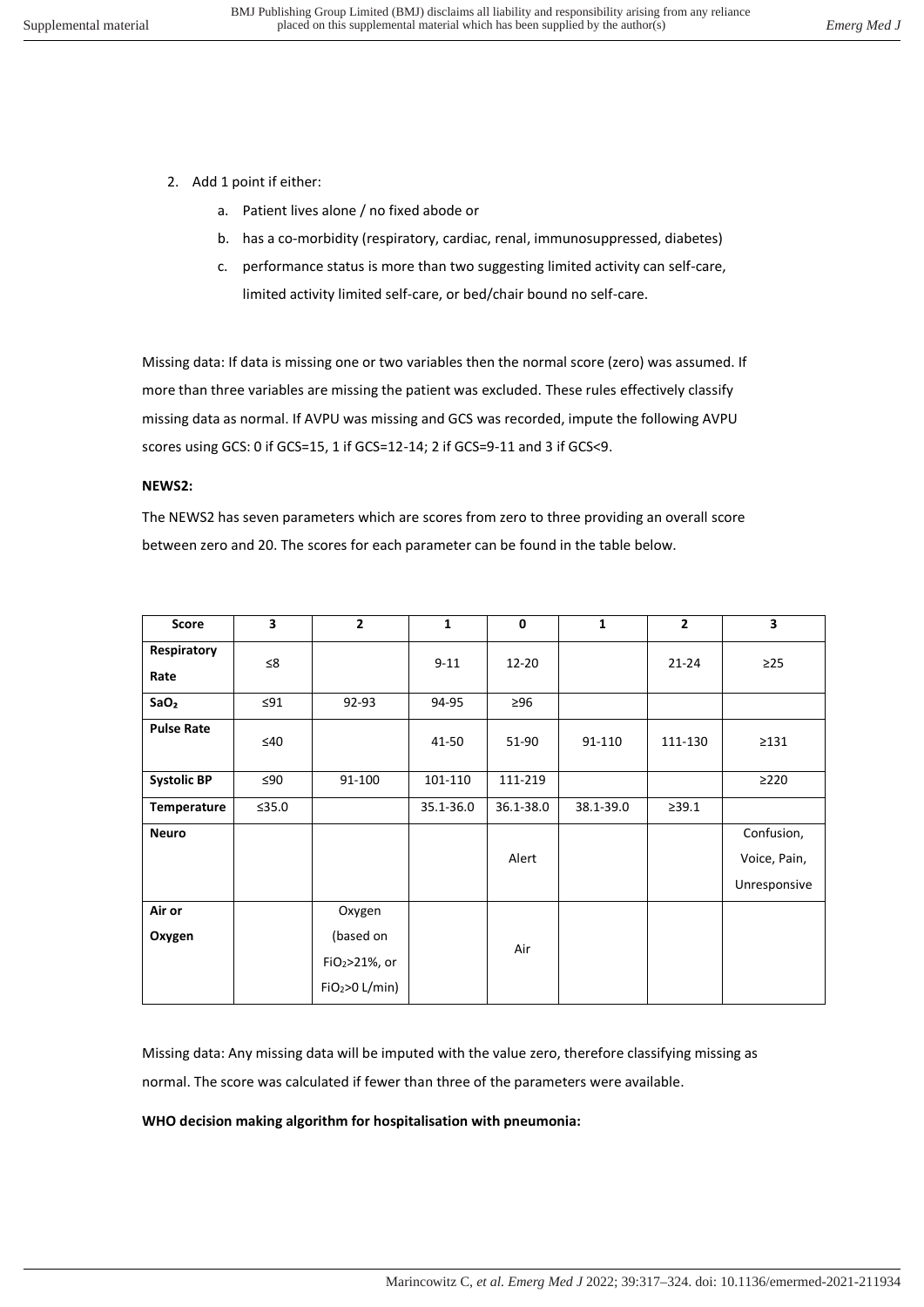The WHO decision making algorithm for hospitalisation with pneumonia suggests an adult patient is admitted (score 1) if any of the following are present:

- respiratory rate >30/minute,
- oxygen saturation <90%,
- respiratory distress (not included in this evaluation),
- age >60,
- any of the following comorbidities; hypertension, diabetes, cardiovascular disease, chronic respiratory disease, renal impairment or immunosuppression

As a subjective clinical assessment of respiratory distress is not routinely consistently recorded in our data this was not be included. Any missing data was assumed as normal. A score was not calculated if fewer than three of the above were complete.

## **The PRIEST clinical severity Score:**

The core PRIEST clinical severity score consists of the seven parameters of NEWS2 and age, sex and performance status. We will assessed the full score and a version which omits performances status as this may not be reliably available from GP records. Scores for each parameter are as follows.

| Variable                      | Range           | <b>Score</b>   |
|-------------------------------|-----------------|----------------|
| Respiratory rate (per minute) | 12-20           | 0              |
|                               | $9 - 11$        | $\mathbf{1}$   |
|                               | $21 - 24$       | 2              |
|                               | $<9$ or $>24$   | 3              |
| Oxygen saturation (%)         | >95             | 0              |
|                               | 94-95           | $\mathbf{1}$   |
|                               | 92-93           | $\overline{2}$ |
|                               | $92$            | 3              |
| Heart rate (per minute)       | 51-90           | 0              |
|                               | 41-50 or 91-110 | $\mathbf{1}$   |
|                               | 111-130         | 2              |
|                               | <41 or >130     | 3              |
| Systolic BP (mmHg)            | 111-219         | 0              |
|                               | 101-110         | $\mathbf{1}$   |
|                               | 91-100          | $\overline{2}$ |
|                               | <91 or >219     | 3              |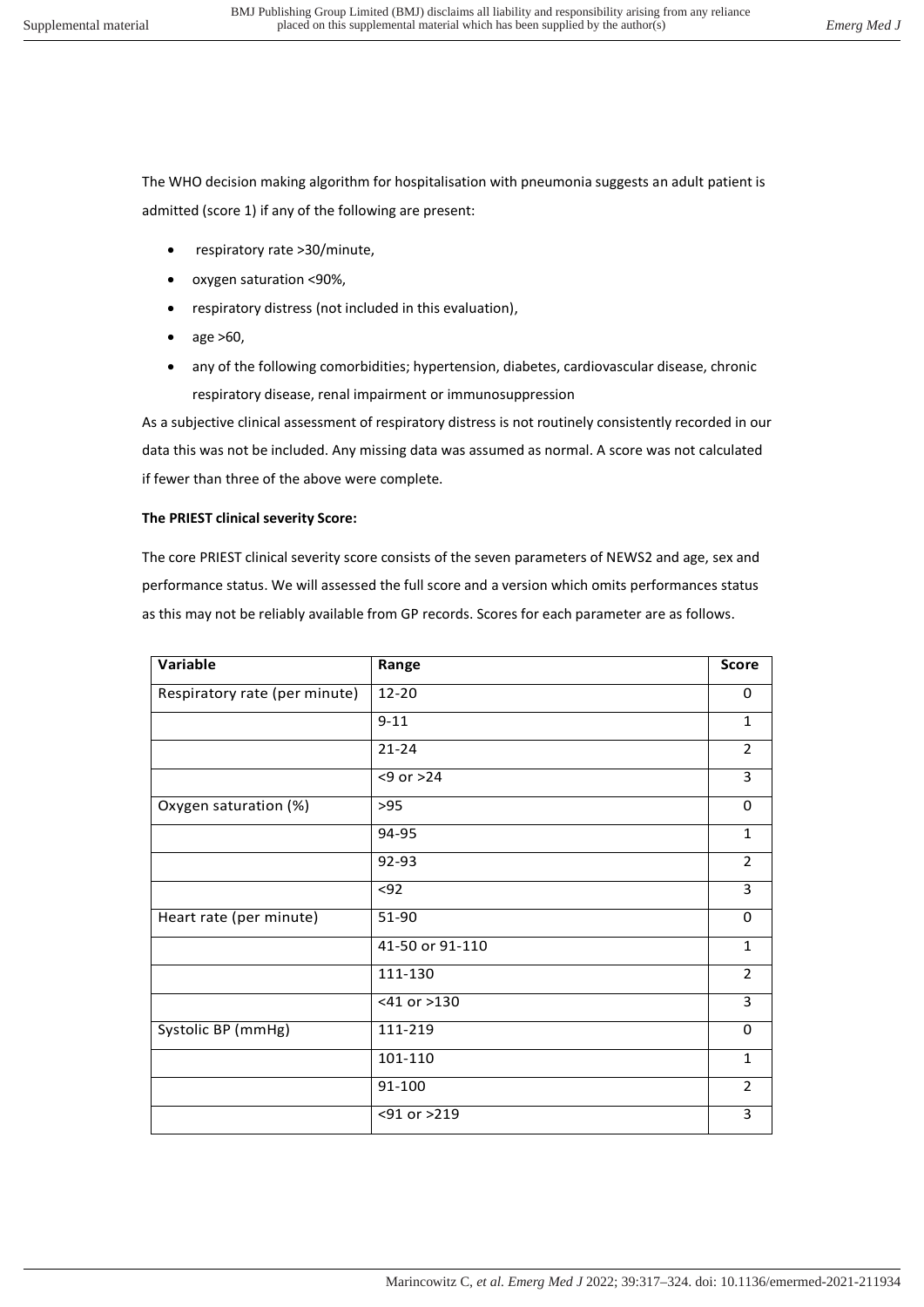| Temperature (DC)   | 36.1-38.0                                         | 0              |
|--------------------|---------------------------------------------------|----------------|
|                    | 35.1-36.0 or 38.1-39.0                            | $\mathbf{1}$   |
|                    | >39.0                                             | $\overline{2}$ |
|                    | < 35.1                                            | 3              |
| Alertness          | Alert                                             | $\Omega$       |
|                    | Confused or not alert                             | 3              |
| Inspired oxygen    | Air                                               | $\mathbf 0$    |
|                    | Supplemental oxygen                               | $\overline{2}$ |
| Sex                | Female                                            | $\Omega$       |
|                    | Male                                              | $\mathbf{1}$   |
| Age (years)        | 16-49                                             | 0              |
|                    | 50-65                                             | $\overline{2}$ |
|                    | 66-80                                             | 3              |
|                    | >80                                               | 4              |
| Performance status | Unrestricted normal activity                      | $\Omega$       |
|                    | Limited strenuous activity, can do light activity | $\mathbf{1}$   |
|                    | Limited activity, can self-care                   | $\overline{2}$ |
|                    | Limited self-care                                 | 3              |
|                    | Bed/chair bound, no self-care                     | 4              |
|                    |                                                   |                |

Missing data in NEWS2 parameters was handled in the same way as for NEWS2. Performance status was be assumed normal if a clinical frailty scale has not been completed in linked GP records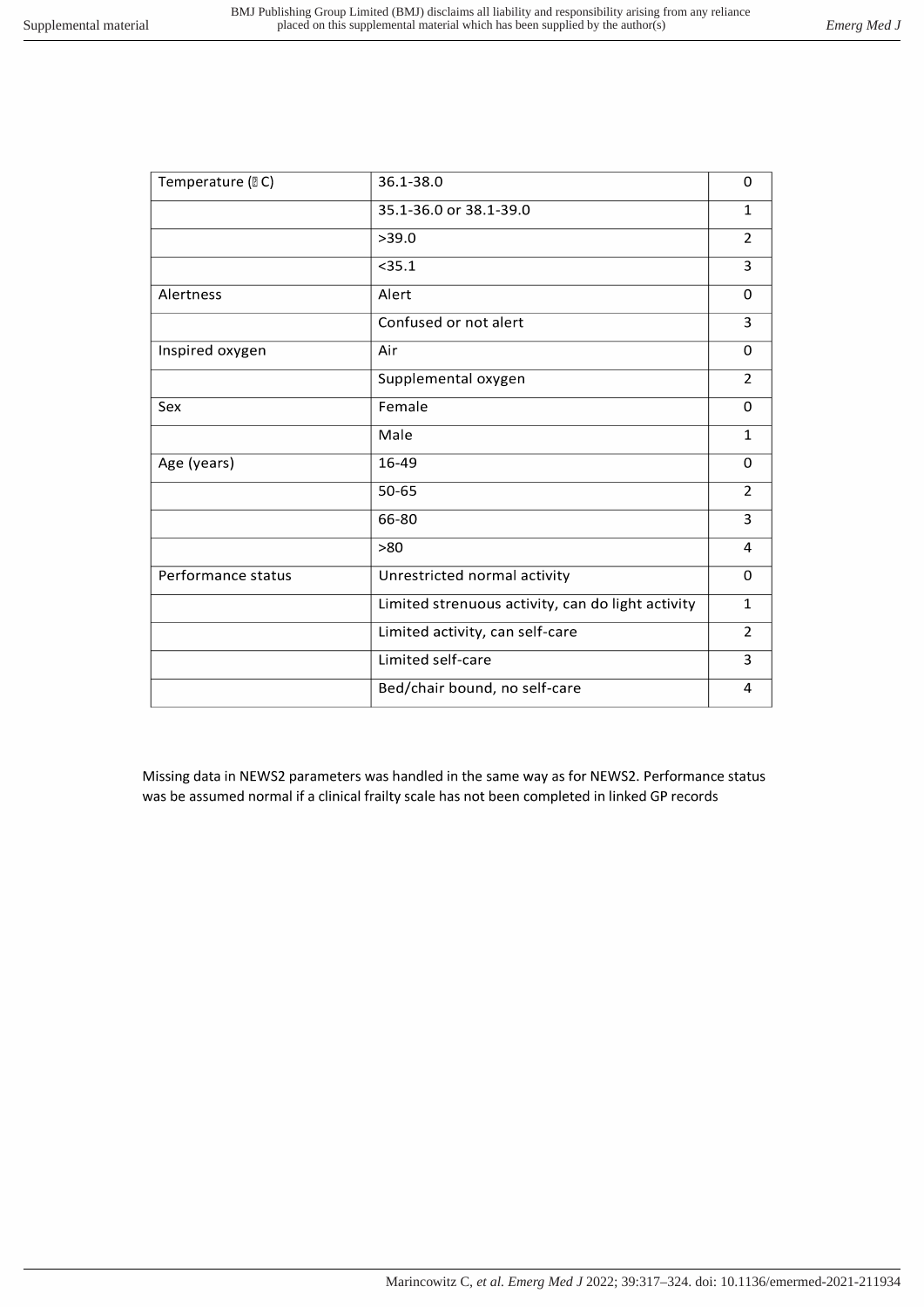## **Supplementary Material 2: Data Sources and linkage**

Health and social care data relating to the population in England within the UK National Health Service (NHS) is managed by NHS Digital. We provided patient identifiers to NHS Digital to trace patients in our cohort and supply additional individual level demographic, co-morbidity and outcome data. NHS Digital identified records in their collections belonging to patients in our cohort, and provided data on patient demographics, limited COVID-related general practice (GP) records, emergency department attendances, hospital inpatient admissions, critical care periods, and death registrations from the UK Office of National Statistics.

YAS and NHS Digital removed records where patients indicated that they did not wish their data to be used for research purposes, via the NHS data opt-out service.<sup>15</sup> The study team also excluded patients who had opted out of any part of the PRIEST study and those with inconsistent records (e.g. multiple deaths recorded or death before latest activity). Patient identifiers across all datasets were replaced with a consistent pseudo-identifier to enable the identification and linkage of records belonging to the same patient across all datasets but without revealing any patient's identity.

**Supplementary Material 3: Sample Size calculation (Precision of AUROC in cohort 6000 patients with a 5% event rate).** 

| C-<br>statistic | <b>Standard error</b> |
|-----------------|-----------------------|
| 0.85            | 0.014                 |
| 0.80            | 0.016                 |
| 0.75            | 0.017                 |
| 0.70            | 0.017                 |
| 0.65            | 0.018                 |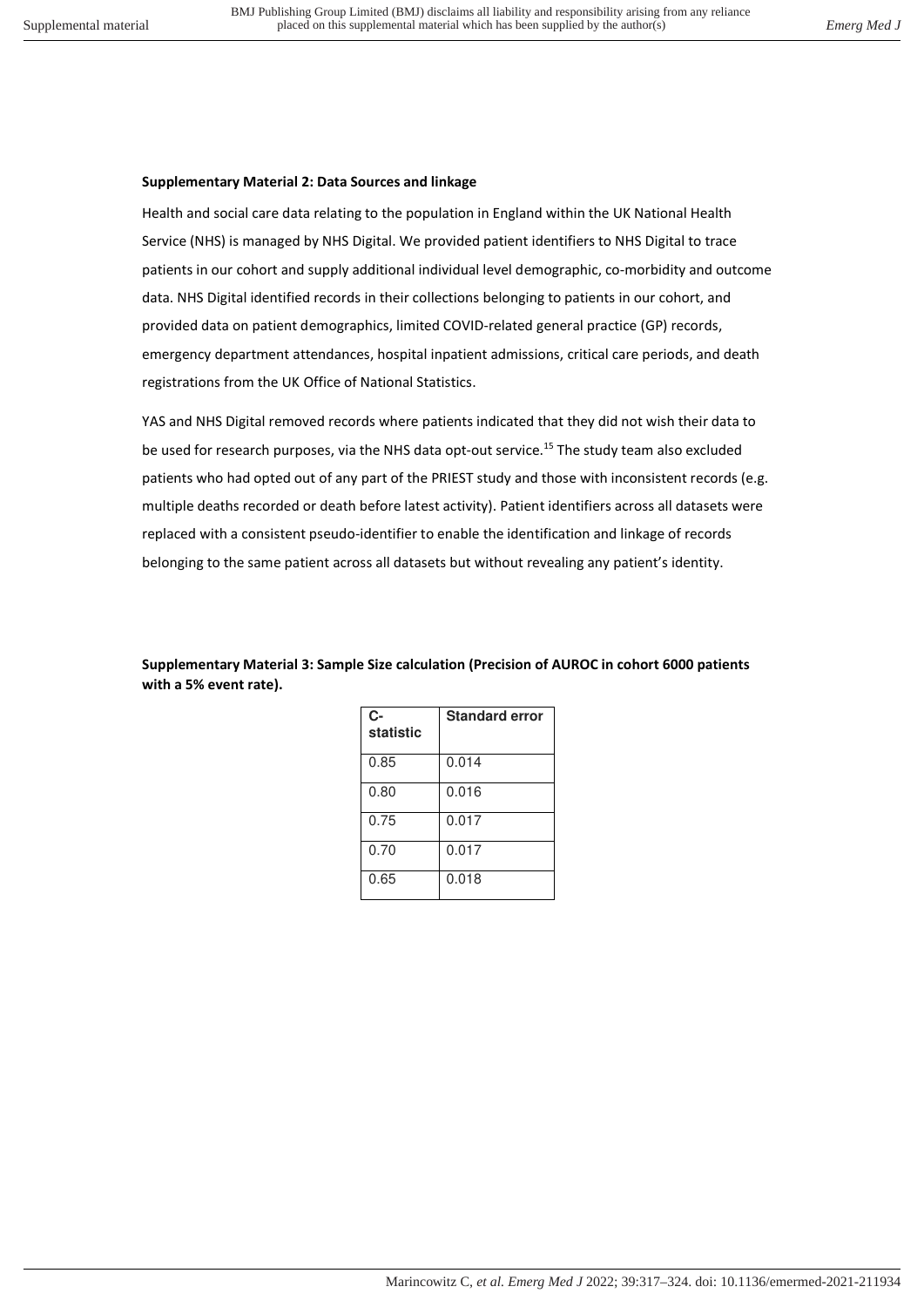**Primary: any adverse outcome**  $\qquad$  **Secondary: death** 

# Tool Threshold Sensitivity Specificity Sensitivity Specificity  $CRB-65$  >0 0.89 (0.88,0.89) 0.54 (0.53,0.54) 0.95 (0.95,0.96) 0.53 (0.53,0.54)  $\vert$  0.6 (0.59,0.61) 0.83 (0.83,0.84) 0.71 (0.7,0.72) 0.83 (0.83,0.84)  $>2$  0.25 (0.24,0.26) 0.96 (0.96,0.96) 0.3 (0.29,0.32) 0.96 (0.96,0.96)  $>3$  0.05 (0.04,0.05) 1 (1,1) 0.06 (0.05,0.06) 1 (1,1) NEWS2  $\vert$  >0  $\vert$  0.99 (0.99,0.99) 0.16 (0.16,0.16) 0.99 (0.98,0.99) 0.15 (0.15,0.16)  $\vert$  0.96 (0.96,0.96) 0.3 (0.29,0.3) 0.95 (0.95,0.96) 0.28 (0.28,0.29)  $\vert$  0.93 (0.93,0.94) 0.41 (0.41,0.42) 0.93 (0.93,0.94) 0.4 (0.39,0.4)  $\rightarrow$ 3 0.89 (0.88,0.9) 0.53 (0.52,0.53) 0.89 (0.88,0.9) 0.51 (0.5,0.51)  $>4$  0.84 (0.83,0.84) 0.62 (0.62,0.63) 0.83 (0.82,0.84) 0.6 (0.6,0.61) >5 0.77 (0.76,0.77) 0.7 (0.7,0.71) 0.77 (0.76,0.78) 0.69 (0.68,0.69)  $>6$  0.65 (0.64,0.66) 0.78 (0.78,0.79) 0.64 (0.63,0.65) 0.76 (0.76,0.77)  $\vert$  0.51 (0.5,0.52) 0.85 (0.85,0.85) 0.51 (0.5,0.52) 0.83 (0.83,0.84) >8 0.39 (0.38,0.4) 0.9 (0.9,0.91) 0.4 (0.39,0.41) 0.89 (0.89,0.9)  $\rightarrow$ 9  $\mid$  0.27 (0.26,0.28)  $\mid$  0.95 (0.94,0.95) 0.28 (0.27,0.29) 0.94 (0.94,0.94)  $\vert$  0.18 (0.18,0.19)  $\vert$  0.97 (0.97,0.97) 0.2 (0.19,0.21) 0.97 (0.96,0.97)  $\triangleright$ 11 | 0.12 (0.11,0.13) | 0.98 (0.98,0.98) | 0.13 (0.12,0.14) | 0.98 (0.98,0.98)  $>12$   $\big|$  0.06 (0.06,0.07) 0.99 (0.99,0.99) 0.07 (0.06,0.07) 0.99 (0.99,0.99)  $>13$  | 0.04 (0.03,0.04) | 1 (1,1) | 0.04 (0.04,0.05) | 1 (1,1)  $>14$   $\begin{array}{|c|c|c|c|c|c|c|c|} \hline \rule{0pt}{1.2ex} & 0.02 & (0.01, 0.02) & & 1 & (1,1) \ \hline \end{array}$   $1(1,1)$   $0.02 & (0.01, 0.02)$   $1(1,1)$  $>15$   $\begin{array}{|c|c|c|c|c|c|c|c|c|} \hline 0.01 & (0.01, 0.01) & 1 & (1,1) \ \hline \end{array}$  1 (1,1)  $\begin{array}{|c|c|c|c|c|c|c|c|c|} \hline 0.01 & (0.01, 0.01) & 1 & (1,1) \ \hline \end{array}$ >16 0 (0,0) 1 (1,1) 0 (0,0.01) 1 (1,1)  $>17$  0 (0,0)  $1(1,1)$  0 (0,0) 1 (1,1) PMEWS  $>0$  1 (1,1) 0.08 (0.07,0.08) 1 (1,1) 0.07 (0.07,0.08) >1 0.99 (0.99,0.99) 0.2 (0.2,0.21) 0.99 (0.99,1) 0.2 (0.19,0.2)  $\vert$  0.98 (0.97,0.98) 0.34 (0.33,0.34) 0.98 (0.98,0.98) 0.33 (0.32,0.33)  $\rightarrow$ 3 0.94 (0.94,0.95) 0.47 (0.46,0.47) 0.95 (0.94,0.95) 0.45 (0.45,0.46)  $>4$  0.89 (0.88,0.89) 0.58 (0.58,0.59) 0.89 (0.88,0.9) 0.56 (0.56,0.57)  $\rightarrow$  5 0.8 (0.8,0.81) 0.68 (0.67,0.68) 0.82 (0.81,0.83) 0.66 (0.66,0.66)

 $>6$  0.69 (0.69,0.7) 0.77 (0.77,0.78) 0.71 (0.7,0.72) 0.76 (0.75,0.76)  $\vert$  0.55 (0.54,0.56) 0.85 (0.84,0.85) 0.57 (0.56,0.59) 0.83 (0.83,0.84) >8 0.41 (0.4,0.42) 0.9 (0.9,0.9) 0.43 (0.42,0.44) 0.89 (0.89,0.89)  $\rightarrow$ 9 0.29 (0.29,0.3) 0.94 (0.94,0.94) 0.31 (0.3,0.32) 0.94 (0.93,0.94) >10 0.19 (0.18,0.19) 0.97 (0.97,0.97) 0.21 (0.2,0.22) 0.97 (0.97,0.97) >11 0.11 (0.11,0.12) 0.99 (0.99,0.99) 0.13 (0.12,0.14) 0.99 (0.99,0.99)  $\begin{array}{|c|c|c|c|c|c|c|c|}\n \hline\n \text{0.07 (0.07, 0.08)} & & 1 \text{(1,1)} & & 0.08 \text{(0.08, 0.09)} & 1 \text{(0.99,1)} \\
\hline\n \end{array}$  $>13$  | 0.04 (0.03,0.04) | 1 (1,1) | 0.04 (0.04,0.05) | 1 (1,1)  $>14$  | 0.01 (0.01,0.02) | 1 (1,1) | 0.02 (0.01,0.02) | 1 (1,1) >15 0.01 (0.01,0.01) 1 (1,1) 0.01 (0.01,0.01) 1 (1,1)

#### **Supplementary Material 4: Performance of triage tools across the whole range of available scores**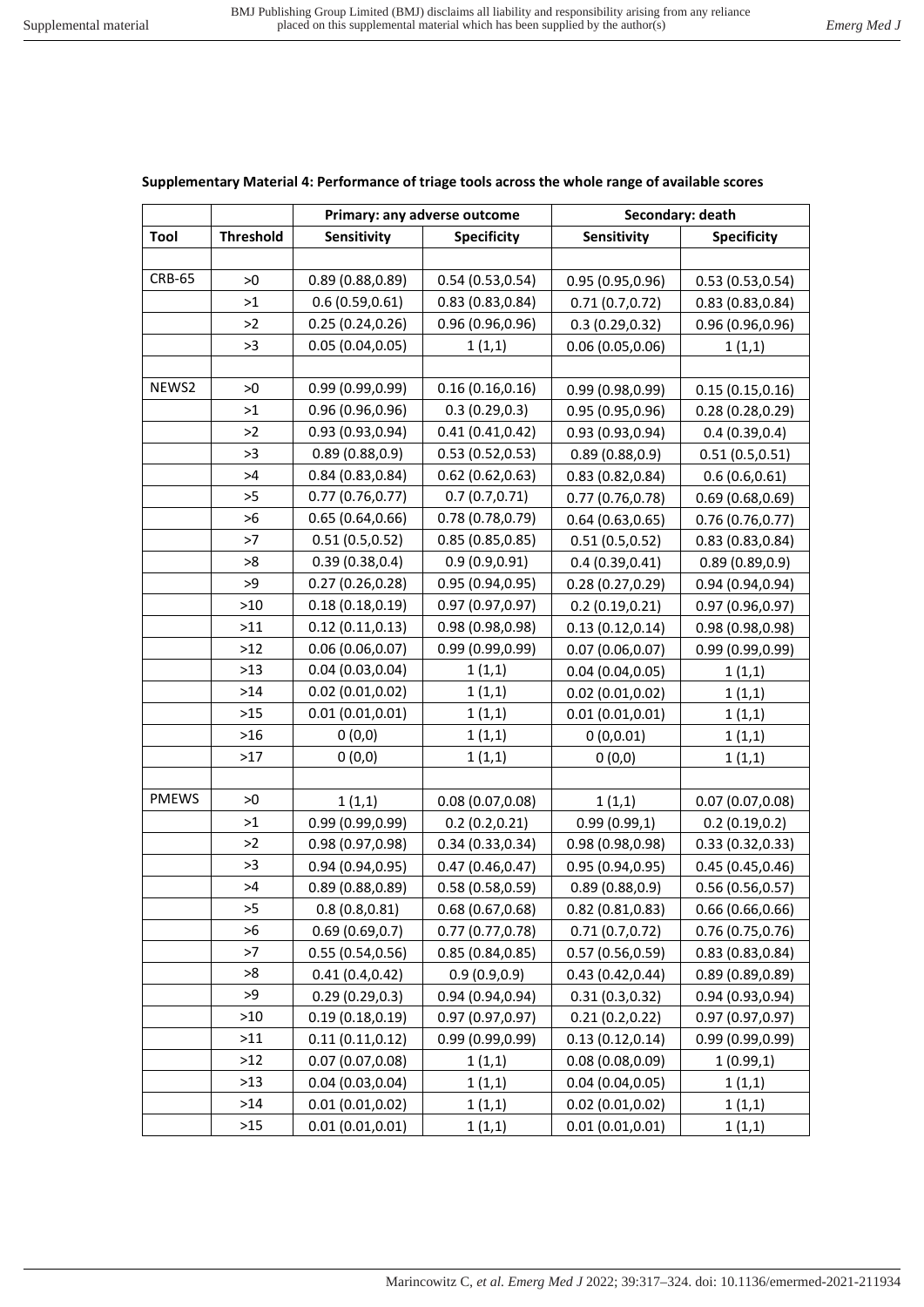|               |                  |                    | Primary: any adverse outcome | Secondary: death |                    |  |  |
|---------------|------------------|--------------------|------------------------------|------------------|--------------------|--|--|
| Tool          | <b>Threshold</b> | <b>Sensitivity</b> | <b>Specificity</b>           | Sensitivity      | <b>Specificity</b> |  |  |
|               | $>16$            | 0(0,0)             | 1(1,1)                       | 0(0,0)           | 1(1,1)             |  |  |
|               |                  |                    |                              |                  |                    |  |  |
| <b>PRIEST</b> | >0               | 1(1,1)             | 0.05(0.05, 0.05)             | 1(1,1)           | 0.05(0.05, 0.05)   |  |  |
|               | >1               | 1(1,1)             | 0.12(0.12, 0.13)             | 1(1,1)           | 0.12(0.12, 0.12)   |  |  |
|               | >2               | 1(0.99,1)          | 0.21(0.21, 0.22)             | 1(1,1)           | 0.21(0.2,0.21)     |  |  |
|               | >3               | 0.99(0.99, 0.99)   | 0.31(0.3, 0.31)              | 0.99(0.99,1)     | 0.29(0.29, 0.3)    |  |  |
|               | >4               | 0.97(0.97, 0.97)   | 0.41(0.4, 0.41)              | 0.98 (0.97,0.98) | 0.39(0.39, 0.4)    |  |  |
|               | >5               | 0.95(0.95, 0.95)   | 0.49(0.49, 0.5)              | 0.96(0.95, 0.96) | 0.48(0.47, 0.48)   |  |  |
|               | >6               | 0.92(0.92, 0.93)   | 0.57(0.56, 0.57)             | 0.94(0.93, 0.95) | 0.55(0.55, 0.55)   |  |  |
|               | >7               | 0.89(0.88, 0.89)   | 0.64(0.63, 0.64)             | 0.91(0.9, 0.92)  | 0.62(0.62, 0.62)   |  |  |
|               | >8               | 0.83(0.82, 0.83)   | 0.7(0.7,0.71)                | 0.86(0.85, 0.87) | 0.69(0.68, 0.69)   |  |  |
|               | >9               | 0.75(0.74, 0.76)   | 0.76(0.76, 0.76)             | 0.8(0.79, 0.81)  | 0.75(0.74, 0.75)   |  |  |
|               | $>10$            | 0.65(0.64, 0.66)   | 0.81(0.81, 0.82)             | 0.7(0.69, 0.71)  | 0.8(0.8, 0.81)     |  |  |
|               | $>11$            | 0.53(0.52, 0.54)   | 0.86(0.86, 0.87)             | 0.59(0.58, 0.6)  | 0.86(0.85, 0.86)   |  |  |
|               | $>12$            | 0.44(0.43, 0.44)   | 0.9(0.9, 0.9)                | 0.5(0.49, 0.51)  | 0.9(0.9, 0.9)      |  |  |
|               | $>13$            | 0.35(0.34, 0.36)   | 0.93(0.93, 0.94)             | 0.41(0.4, 0.42)  | 0.93(0.93, 0.93)   |  |  |
|               | $>14$            | 0.28(0.27, 0.28)   | 0.95(0.95, 0.96)             | 0.33(0.32, 0.34) | 0.95(0.95, 0.95)   |  |  |
|               | $>15$            | 0.21(0.2,0.22)     | 0.97(0.97, 0.97)             | 0.25(0.24, 0.26) | 0.97(0.97, 0.97)   |  |  |
|               | $>16$            | 0.14(0.14, 0.15)   | 0.98(0.98, 0.98)             | 0.17(0.17, 0.18) | 0.98 (0.98,0.98)   |  |  |
|               | $>17$            | 0.11(0.1, 0.11)    | 0.99(0.99, 0.99)             | 0.13(0.12, 0.14) | 0.99(0.99, 0.99)   |  |  |
|               | $>18$            | 0.07(0.06, 0.07)   | 0.99(0.99, 0.99)             | 0.08(0.08, 0.09) | 0.99 (0.99,0.99)   |  |  |
|               | $>19$            | 0.04(0.04, 0.05)   | 1(1,1)                       | 0.05(0.05, 0.06) | 1(1,1)             |  |  |
|               | $>20$            | 0.03(0.02, 0.03)   | 1(1,1)                       | 0.03(0.03, 0.04) | 1(1,1)             |  |  |
|               | $>21$            | 0.02(0.01, 0.02)   | 1(1,1)                       | 0.02(0.02, 0.02) | 1(1,1)             |  |  |
|               | $>22$            | 0.01(0.01, 0.01)   | 1(1,1)                       | 0.01(0.01, 0.01) | 1(1,1)             |  |  |
|               | $>23$            | 0(0,0.01)          | 1(1,1)                       | 0(0,0.01)        | 1(1,1)             |  |  |
|               | $>24$            | 0(0,0)             | 1(1,1)                       | 0(0,0)           | 1(1,1)             |  |  |
|               | $>25$            | 0(0,0)             | 1(1,1)                       | 0(0,0)           | 1(1,1)             |  |  |
|               |                  |                    |                              |                  |                    |  |  |
| <b>WHO</b>    | >0               | 0.98 (0.97,0.98)   | 0.31(0.3, 0.31)              | 0.99(0.99,1)     | 0.3(0.3,0.3)       |  |  |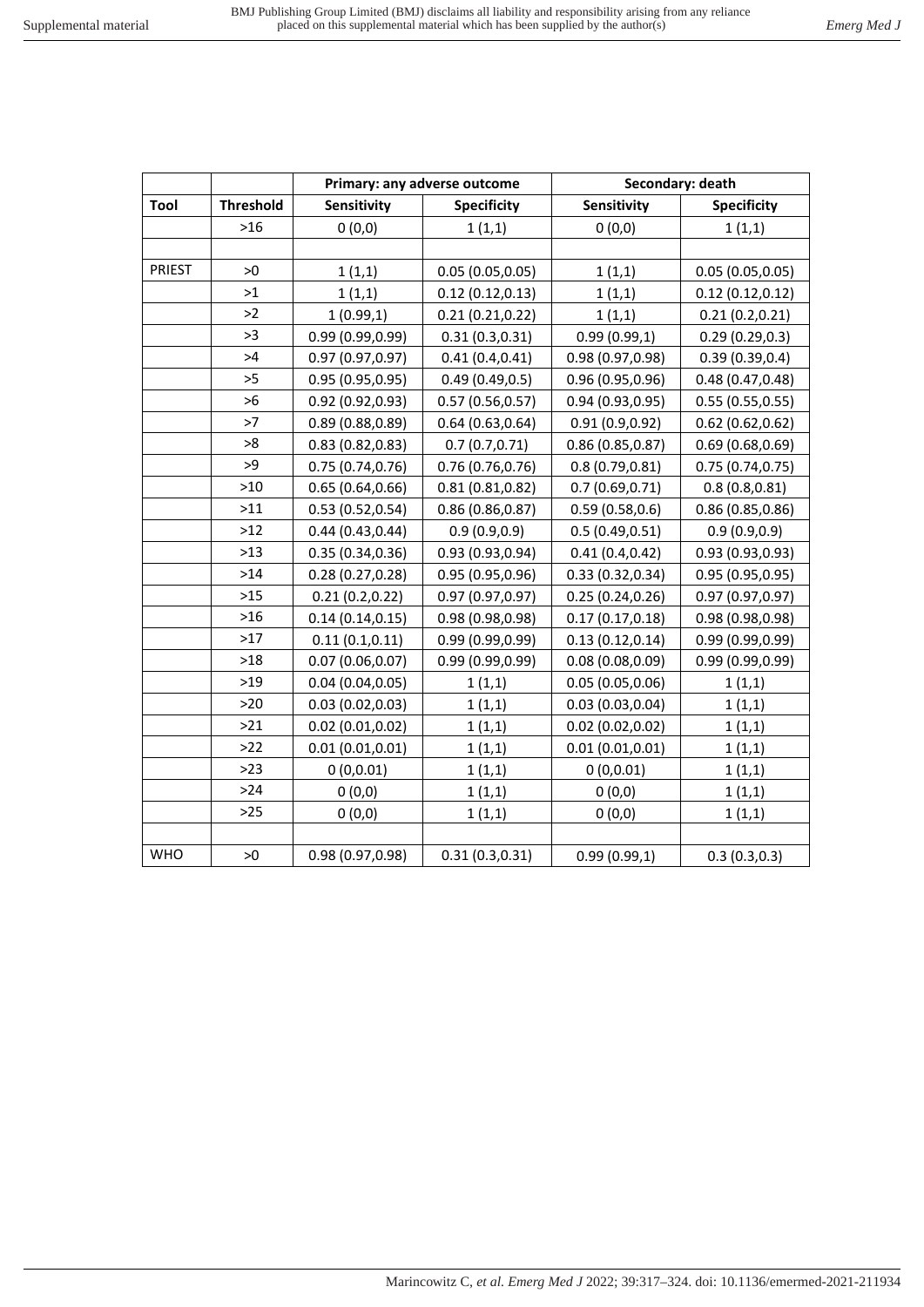

## **Supplementary 5: Flexible calibration curves using locally weighted scatterplot smoothing (LOESS) with 95% CIs**

#### **Supplementary Material 6: Triage tool diagnostic accuracy statistics (95% CI) for predicting inpatient admission**

| Tool                 | $N^*$      | N (%)<br>admitted** | C-statistic  | <b>Threshold</b> | N (%) with<br>score | Sensitivity  | <b>Specificity</b> | <b>PPV</b>   | <b>NPV</b>   |
|----------------------|------------|---------------------|--------------|------------------|---------------------|--------------|--------------------|--------------|--------------|
| <b>CRB-65</b>        | 7469       | 3890 (52%)          | 0.73         | >0               | 4010 (54%)          | 0.75         | 0.69               | 0.72         | 0.71         |
|                      |            |                     | (0.72, 0.74) |                  |                     | (0.74, 0.75) | (0.68, 0.69)       | (0.71, 0.72) | (0.70, 0.72) |
| NEWS2                | 7433       | 3875 (52%)          | 0.81         |                  |                     | 0.92         | 0.43               | 0.64         | 0.83         |
|                      |            | (0.80, 0.82)        | >1           | 5574 (75%)       | (0.91, 0.92)        | (0.43, 0.44) | (0.63, 0.64)       | (0.82, 0.83) |              |
| <b>PMEWS</b><br>7460 | 3890 (52%) | 0.83                | >2           | 5352 (72%)       | 0.92                | 0.50         | 0.67               | 0.85         |              |
|                      |            | (0.82, 0.84)        |              |                  | (0.92, 0.92)        | (0.50, 0.51) | (0.66, 0.67)       | (0.85, 0.86) |              |
| PRIEST<br>7471       | 3890 (52%) | 0.83                | >4           | 4932 (66%)       | 0.90                | 0.60         | 0.71               | 0.84         |              |
|                      |            | (0.82, 0.84)        |              |                  | (0.89, 0.9)         | (0.59, 0.60) | (0.70, 0.71)       | (0.84, 0.85) |              |
| <b>WHO</b>           |            | 3890 (52%)          | 0.67         |                  | 5539 (74%)          | 0.90         | 0.43               | 0.63         | 0.80         |
| 7471                 |            | (0.66, 0.68)        | >0           |                  | (0.90, 0.90)        | (0.43, 0.44) | (0.63, 0.64)       | (0.80, 0.81) |              |

\*Patients with 3 or more missing triage tool parameters were excluded from analysis when estimating performance